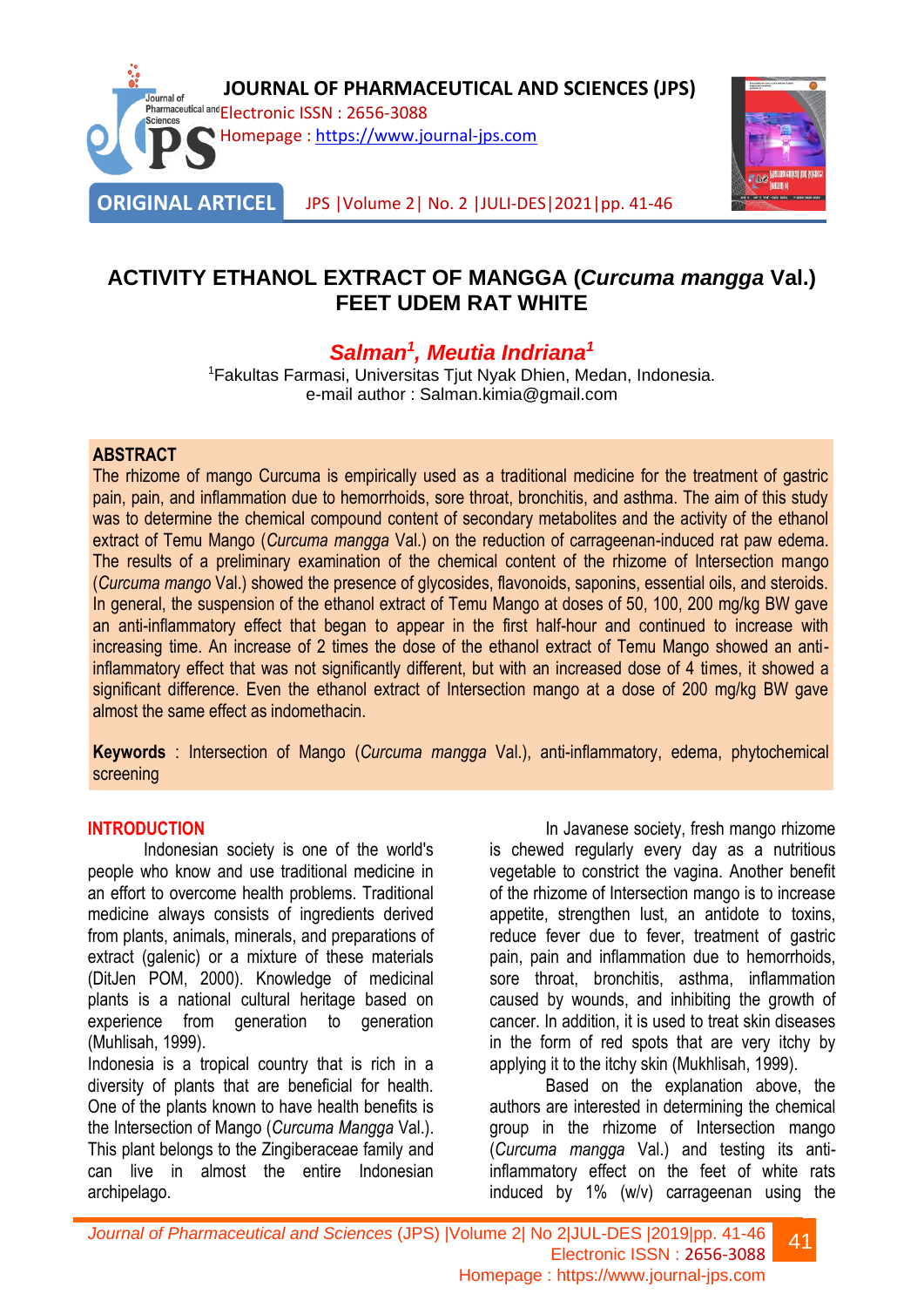plethysmometer method, as a positive comparison, indomethacin was used.

## **MATERIALS AND METHODS**

The method used in this study was an experimental method in a laboratory with a completely randomized design (CRD). The data were analyzed by ANOVA (analysis of variance) and continued with Duncan's mean difference test using the SPSS 11.0 (Statistical and Product Service Solution) program.

#### **Tools used**

The tools used in this research include laboratory glassware, blender (National), rough balance (Ohaus), electric balance (Chyo JP2-600), animal balance (Presica Geniweigher, GW - 1500), microscope (Olympus), water content determination device, percolator, rotary evaporator (Heidolph VV-200), aluminum foil, mortar and stamper, incubator (Gallenkamp), rat cage, rat oral sonde, 1 ml syringe, plethysmometer, filter paper, water baths.

### **The materials used**

The materials used are the rhizome of temu mango (*Curcuma mangga* Val.), 96% ethanol (distilled), aqua demineralize, toluene, carrageenan-lambda, indomethacin (Aceto), carboxymethyl cellulose (CMC), Pb (II) acetate, iron (Ill) chloride P, mercury (II) chloride, potassium iodide, iodine, a-naphthol, nitric acid, bismuth nitrate, ether, chloroform, isopropanol, methanol, anhydrous sodium sulfate, ethyl acetate, magnesium powder, zinc powder, hydrochloric acid P, ether, anhydrous acetic acid, sulfuric acid P.

### **Examination of Chemical Class Content**

The results of the examination of chemical group content, which include glycosides, flavonoids, steroids/triterpenoid alkaloids, tannins, and saponins.

### **Preparation of Simplicia**

The sample used was the rhizome of Intersection mango (*Curcuma mangga* Val.) taken from the hamlet of Gubuk, Sedayu sub-district, Bantul district, Yogyakarta. The processes carried out in the manufacture of mango meeting Simplicia include wet sorting, washing, chopping, drying, and dry sorting.

### **Extract Preparation A**

A total of 800 g of Simplicia powder was put into a closed vessel and moistened with sufficient solvent, namely 80% ethanol, macerated

for 3 hours. The mass is transferred little by little into the percolator while being carefully pressed each time, then the filtered fluid is poured sufficiently until the liquid begins to drip, and above the simplicia there is still a layer of filter fluid. The percolator was closed and left for 24 hours, then the percolator tap was opened, and the liquid was allowed to drip at a rate of 1 ml per minute. The solvent was added repeatedly so that there was always a layer of the solvent above the simplicia, so that the last percolate was colorless and evaporated, leaving no residue. The perchlorate was distilled under low pressure at a temperature of not more than 50°C to obtain a thick extract and then weighed. The viscous extract obtained was 238 grams. Then it was dried with a *freeze dryer* at a temperature of -40 $^{\circ}$ C at a pressure of 2 atm  $\pm$  24 hours, and a dry extract was obtained as much as 60 grams.

### **RESULTS AND DISCUSSION**

Determination of the water content of Simplicia obtained a result of 8.21%; this still meets the specified requirements, which is less than 10% (DitJen POM, 1999). Examination of the chemical compound group showed that the simplicia powder contained essential oils, glycosides, flavonoids, steroids, and saponins.

The anti-inflammatory effect was tested using a plethysmometer with the principle of measurement based on Archimedes' law, namely that an object that is inserted into a liquid will exert an upward force or pressure equal to the volume being pushed or moved. This method was chosen because its implementation is simple, it can be clearly observed, and the inflammation that occurs is measured quantitatively.

The inflammation formed is caused by carrageenan injected subcutaneously.

Carrageenan is reported to cause inflammatory conditions that can be specifically affected by antiinflammatory drugs. Carrageenan response to antiinflammatory drugs is also more sensitive than other irritants (Zuhaini et al., 1990).

Orientation has been carried out on various doses of the ethanol extract of the Intersection of Mango. This indicates that a dose of 50 mg/kg BW has seen an anti-inflammatory effect, while at a dose of 200, it has an antiinflammatory effect which is almost the same as indomethacin. Therefore, the three doses to be tested were 50, 100, 200 mg/kg BW.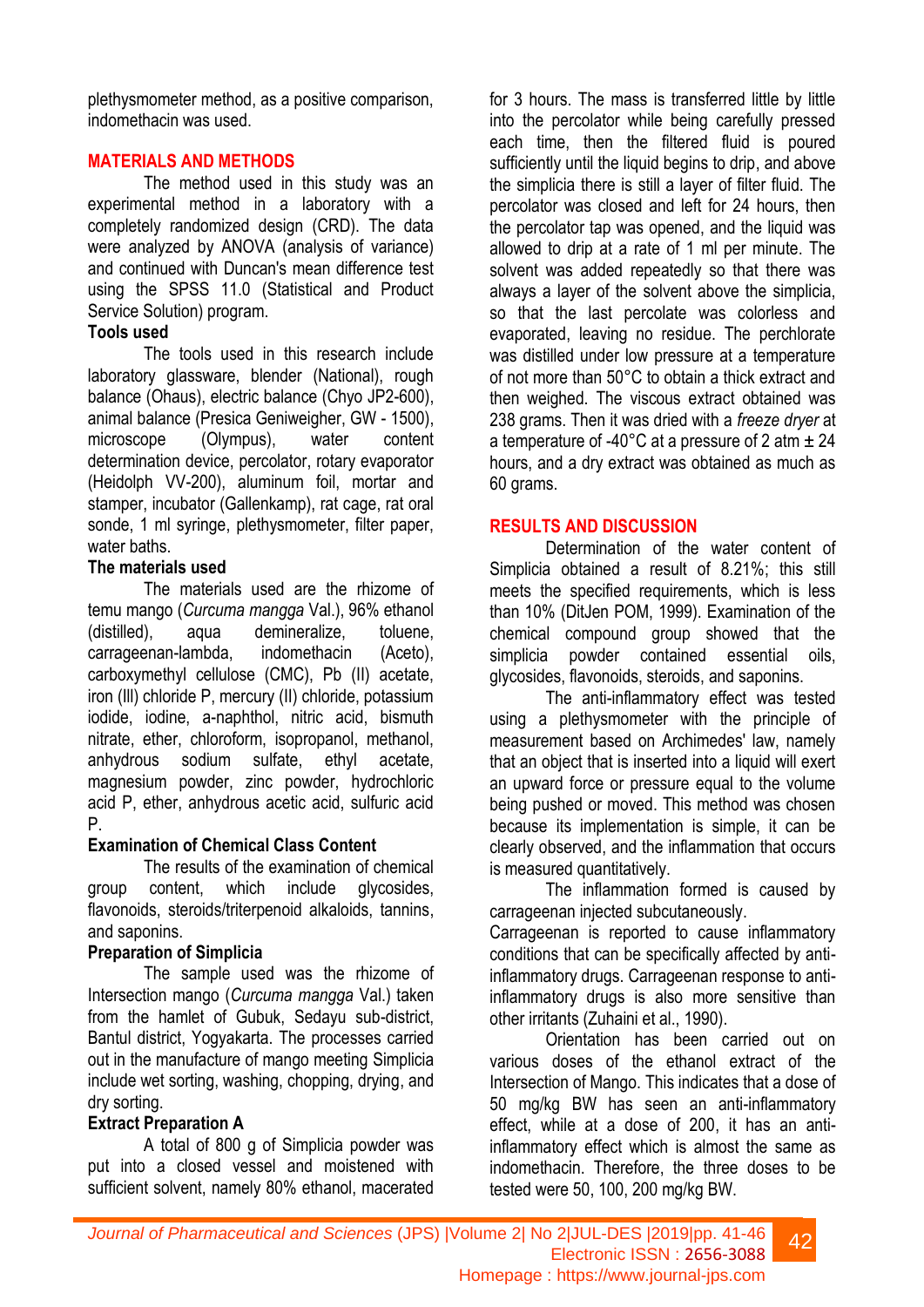The data obtained from half an hour to the 6th hour were analyzed by ANOVA (analysis of variance), then followed by Duncan's mean difference test using the SPSS program.

This analysis was carried out on the results of the calculation of the total area under the curve (LDDK) of inflammation from each treatment.

ANOVA (analysis of variance) on the total area under the curve (LDDK) of the percentage of inflammation is used to see whether there is a difference in the effect of the test drug, namely the Mango Temu Essai extract for the comparison, namely 0.5% CMC suspension without test material as a negative and indomethacin suspension as a positive comparison.

Based on the results of the ANOVA calculation on LDDK from the percentage of inflammation after negative control (CMC suspension 0.5% without the test material), three doses (50, 100, 200 mg/kg BW) suspension of ethanol extract of Temu Mango and indomethacin suspension for 95% confidence level in table 3 shows that the calculated F (18.532) is greater than F-table (2.76) with a significance value of αsig 0,005. This shows that all treatments gave a significant difference to the attack on the feet of white rats caused by carrageenan.

To find out which treatment groups have the same or different effects from one another and the group arrangement from the smallest to the largest inflammation is obtained, Duncan's average difference test is carried out. The results of the calculation of Duncan's average difference test can be seen in Table 1 below.

From Table 1, it can be seen that the negative control group had the largest area of inflammation when compared to the suspension group of temu mango ethanol extract (SETM) and indomethacin suspension. The test showed that the two groups gave a significant difference to the negative control group, this means the SETM group and the suspension group indomethacin have a significant anti-inflammatory effect on artificial inflammation in the feet of white rats.

| Table 1. Duncan's mean difference test for the effect of |  |  |
|----------------------------------------------------------|--|--|
| <b>D</b> .                                               |  |  |

| Duncan                  |   |                                    |        |         |         |  |
|-------------------------|---|------------------------------------|--------|---------|---------|--|
| <b>TREATMENT</b>        | Ν | Significant level (alpha) = $0.05$ |        |         |         |  |
|                         |   | $= 0.05$                           |        |         |         |  |
|                         |   |                                    |        |         |         |  |
| SI 10 mg/kg BW          | 6 | 25,972                             |        |         |         |  |
| SETM 200 mg/kg BW       | 6 | 56,865                             | 56,865 |         |         |  |
| SETM 100 mg/kg BW       | 6 |                                    | 82,049 | 82,049  |         |  |
| SETM 50 mg/kg BW        | 6 |                                    |        | 125,105 |         |  |
| <b>Negative Control</b> | 6 |                                    |        |         | 226,500 |  |
| Sig.                    |   | 0.238                              | 0.334  | 0.105   | 1,000   |  |

The mean of the same treatment is shown in the table Information:

SI = Indomethacin suspension; SETM = Suspension of Intersection mango ethanol extract; BB = body weight; Negative Control =  $0.5\%$  CMC suspension without test material; Sig. = Significance; N = Number of individuals in the treatment.

Duncan's average difference test on the total area under the curve (LDDK) of percent inflammation, it can be seen that the level of  $s$ ignificance = 0.05 For indomethacin suspension as a positive comparison, it has the smallest inflammation but does not show a significant difference with SETM at a dose of 200 mg/kg BW, but there was a significant difference with SETM 50, 100 mg/kg BW and negative control, the lower the inflammation was getting bigger. This means that the ability of indomethacin suspension is almost the same as SETM at a dose of 200 mg/kg

BW in inhibiting inflammation. When the SETM suspension at a dose of 200 mg/kg BW as a comparison showed no significant difference to the indomethacin suspension and SETM at a dose of 100 mg/kg BW but significantly different to SETM at a dose of 50 mg/kg BW and negative control. If SETM was at a dose of 100 mg/kg BW as a comparison, there were no significant differences between SETM doses of 200 and 50 mg/kg BW, but there were significant differences with the indomethacin suspension and negative control. If SETM 50 mg/kg BW as a comparison showed no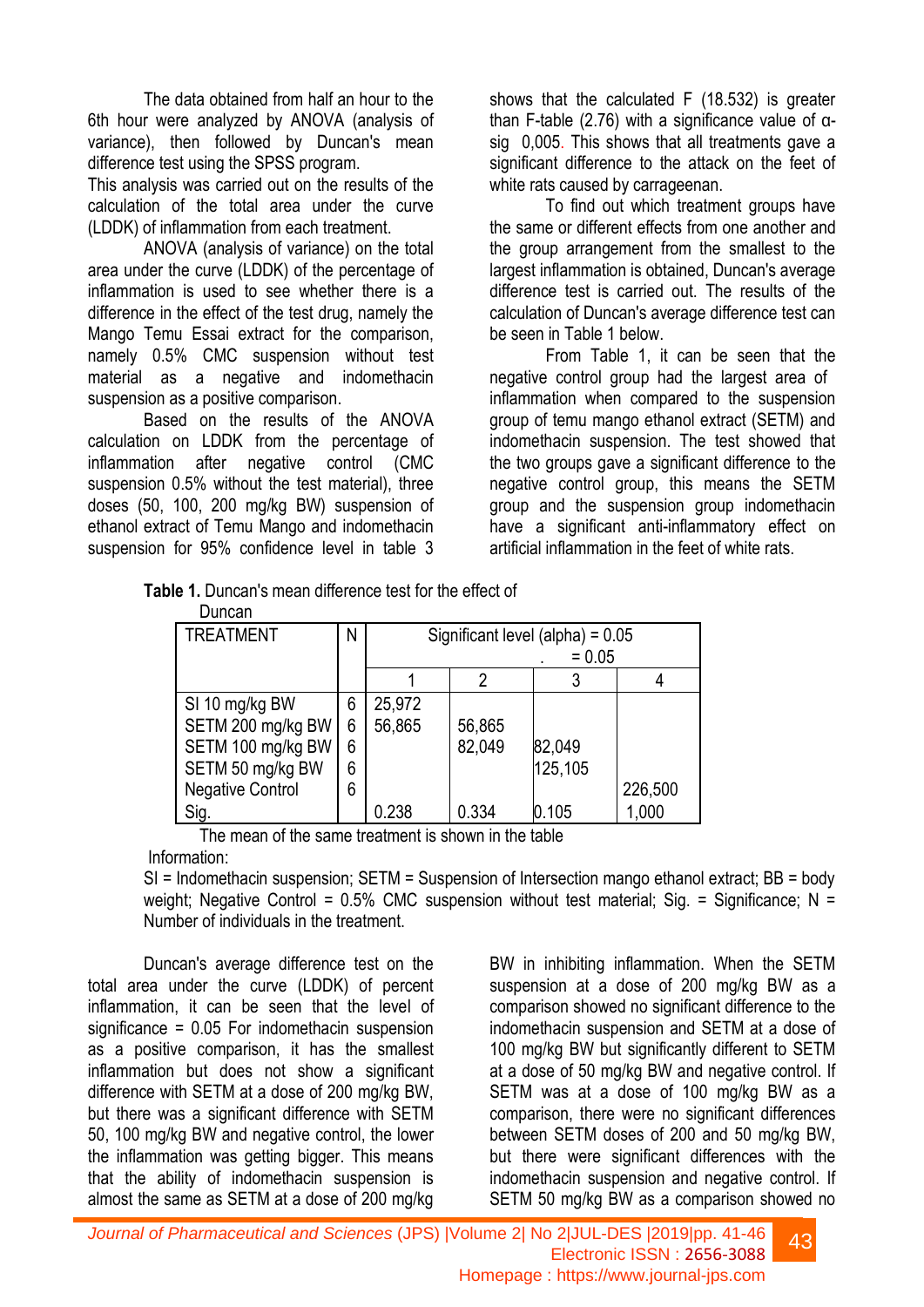significant difference to SETM at a dose of 100 mg/kg BW, but there was a significant difference with indomethacin suspension, SETM at a dose of 200 mg/kg BW, and negative control. When the negative control as a comparison showed significant differences in all treatments, this indicated that the suspension of ethanol extract at doses of 50, 100, 200 mg/kg BW could significantly reduce inflammation caused by 1% w/v carrageenan.

Based on the above explanation, it can be seen that the increase in SETM dose indicates that the amount of inflammation that occurs will be smaller. For a 2-fold increase in the dose given, it did not show a significant difference in inflammation, but for the fourth time, there was a significant difference in inflammation. This may be due to the bioavailability of the ethanol extract of Temu Mango in the body at a dose of 2 times which did not show a significant increase.

From the average percentage of inflammation of the feet of white rats, the percentage of inflammation inhibition can also be calculated. The results of the calculation of the percentage of inflammation inhibition are in Table 4; it can be seen that all the test drugs and positive comparisons during the first half-hour had an effect. For SETM, doses of 50 and 100 mg/kg BW were seen to have an effect in the first half-hour of 2.07% and 0.21%, respectively, which continued to increase with time. SETM at a dose of 200 mg/kg BW was seen to have an effect in the first half-hour of 47.20% and reached a maximum at the 6th hour by 100% to 4.

In general, from the calculation of the percentage of inflammation inhibition, it is known that increasing the concentration of SETM also has an effect where the higher the dose will increase the anti-inflammatory effect of the SETM. To see the total ability of inflammation inhibition of each test material can be seen from the percentage of total inflammation inhibition. The results of the calculation of the total percentage of inflammation inhibition can be seen in Figure 8 below.



**Figure 1 Graph** of the percentage of total inflammation inhibition in the administration of indomethacin suspension and ethanol extract of temu mango.

Graph 4 above shows that indomethacin suspension has the highest graph with a PIR of 88.53%, followed by SETM at a dose of 200 mg/kg BW with a PIR of 74, 89%, SETM at a dose of 100 mg with a PIR of 63.78% and SETM at a dose of 50 mg/kg BW with a PIR of 44.77%. From this PIR value, it can also be seen that increasing the dose of SETM will increase the ability to inhibit inflammation caused by carrageenan.

The anti-inflammatory effect of the ethanolic extract of Temu Mango, when viewed from the existing literature, may be explained as

follows: The formation of inflammation induced by carrageenan through several sequences of events. The first mediators that appear are histamine and serotonin, followed by the second phase with the release of kinins which maintain increased permeability of the blood vessels, then followed by the third phase, namely the release of prostaglandins which coincides with the migration of the site to the injection site. This will cause a buildup of plasma fluid. Proteins and leukocytes to the injection site cause edema. Besides that, it can cause reactive oxygen products such as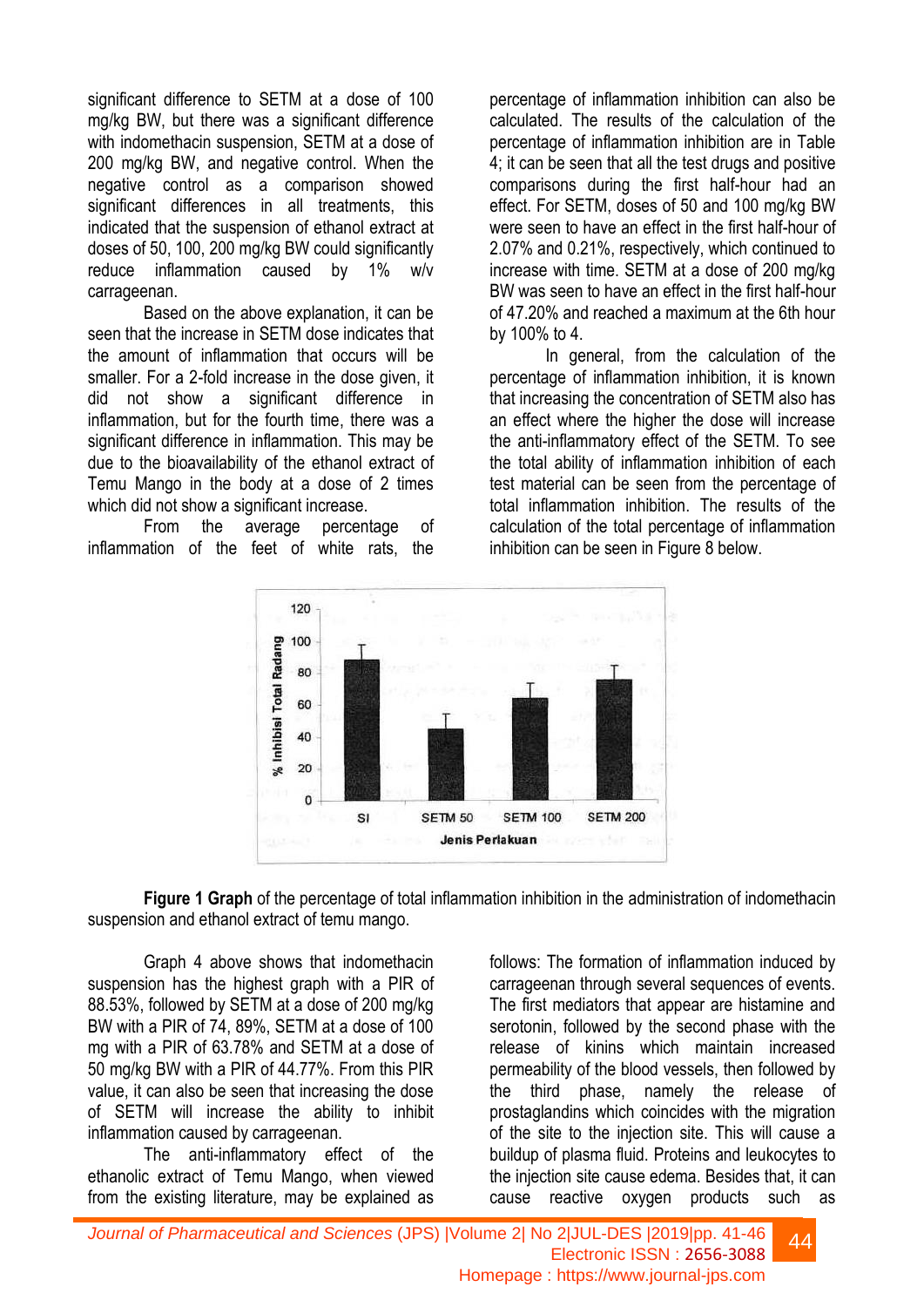superoxide, which are free radical compounds (Foye, 1996; Rajietal., 2002).

Among the chemical compounds contained in the ethanol extract of Temu Mango, which is considered to have anti-inflammatory effects are flavonoids, curcumin, and saponins.

Flavonoid compounds are one of the antioxidant compounds. Antioxidant compounds are compounds that can protect cells from the damaging effects of reactive oxygen compounds such as singlet oxygen (0), superoxide (OZ), hydroxyl radicals (HO-), and peroxynitrite (ONOO- ). In the inflammatory process, reactive oxygen compounds will be formed as a result of the leukocyte membrane oxidation process, and the phagocytosis process in the presence of flavonoid compounds will react with reactive oxygen compounds so as to prevent damage to the phospholipid membrane. Several flavonoid compounds have the potential to inhibit the enzyme cyclooxygenase, lipoxygenase, or both; besides that, they can also reduce membrane fragility and permeability. This can significantly reduce inflammation and help cells to return to their normal state (Buhler and Miranda, 2003; Bruneton, J., 1995).

In general, the genus Curcuma is known to contain curcuminoid compounds, one of which is curcumin found in mango meetings (Depkes RI, 1999). As an anti-inflammatory compound, curcuminoids work by inhibiting cyclooxygenase enzymes lipoxygenases, reducing reactive oxygen compounds stimulated by neutrophils, and inhibiting the activation of pro-inflammatory mediators of cytokines TNF (tumor necrosis factor)-alpha and IL (interleukin)-1 beta (http://www. pdrhealth.com/Curcuminoids.html).

The anti-inflammatory effects of saponins are thought to have a similar structure to the adrenal corticoid hormone. The aglycone activity of saponins indicates that the ability to inhibit prostaglandin E2 synthesis is small (Ammar et al., 1997). However, the same magnitude as other compounds in one crud extractability to suppress inflammation will be more significant.

**Conclusion** 

The results of a preliminary examination of the chemical content of the rhizome of Intersection mango (*Curcuma mangga* Val.) indicated the presence of glycosides, flavonoids, saponins, essential oils, and steroids.

In general, the suspension of the ethanol extract of

Temu Mango at doses of 50, 100, 200 mg/kg BW gave an anti-inflammatory effect that began to appear in the first half-hour and continued to increase with increasing time. An increase of 2 times the dose of the ethanol extract of Temu Mango showed an anti-inflammatory effect that was not significantly different, but with an increased dose of 4 times, it showed a significant difference. Even the ethanol extract of Intersection mango at a dose of 200 mg/kg BW gave almost the same effect as indomethacin.

## **REFERENCES**

- Ammar NM, Al Okbi SY, and Mohamed DA, (1997). Study of The Anti-inflammatory Activity of Some Medical Edible Plants Growing in Egypt. Journal of Islamic Academy of Sciences. 10(4). http://www.medicaliournal-ias orb/ JIASVolume 10-4.htm
- Brunetton, J. (1995). Pharmacognosy Phytochemistry Medicinal Plant. Paris: Lavoisier Publishing. pp. 257, 280, 553.
- Buhler Donald R.. and Miranda Cristobal. (2003). "Antioxidant Activities of Flavonoids." On line. 2003. http://lpi.oregonstate.edu/Antioxidan Activities of Flavonoids.html
- Health RI. (1999). White Turmeric: Curcuma zedoaria & Curcuma mango. Depkes.RI.SP. NC 383/12.0'/1999 http://www. Kunir Putih.tripod.com/photo album.html
- DitJen POM. (1974). *Indonesian Pharmacopeia Extra*. Volume I. Jakarta: Ministry of Health of the Republic of Indonesia. Case. 831.
- Directorate General of POM. (1985). *How to make it simple*. Jakarta: Ministry of Health of the Republic of Indonesia. Case. 1-23.
- Directorate General of POM. (1986). *Galenic Preparation.* Jakarta: Ministry of Health of the Republic of Indonesia. Case. 1-61.
- Directorate General of POM. (1989). *Indonesian Medical Materials*. Volume VI. Jakarta: Ministry of Health of the Republic of Indonesia. Case. 322-339.
- Directorate General of POM. (1991). *Pharmacological Screening, Phytochemical Testing and Clinical Testing*. Jakarta: Center for Development and Utilization of Natural Medicines. pp. 43-45.